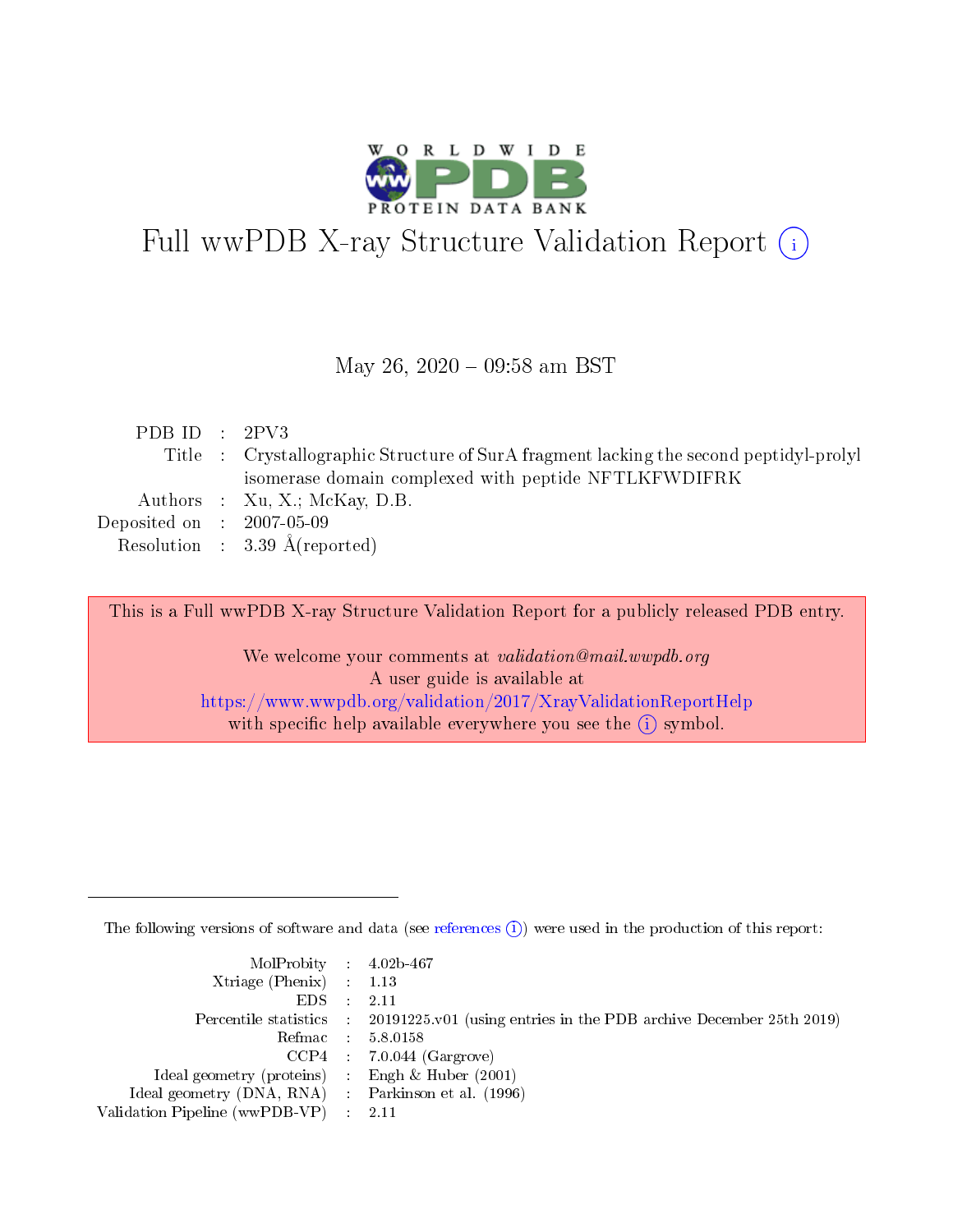# 1 [O](https://www.wwpdb.org/validation/2017/XrayValidationReportHelp#overall_quality)verall quality at a glance  $(i)$

The following experimental techniques were used to determine the structure: X-RAY DIFFRACTION

The reported resolution of this entry is 3.39 Å.

Percentile scores (ranging between 0-100) for global validation metrics of the entry are shown in the following graphic. The table shows the number of entries on which the scores are based.



| Metric                | Whole archive<br>$(\#\mathrm{Entries})$ | Similar resolution<br>$(\#\text{Entries},\, \text{resolution}\; \text{range}(\textup{\AA}))$ |  |  |
|-----------------------|-----------------------------------------|----------------------------------------------------------------------------------------------|--|--|
| $R_{free}$            | 130704                                  | $1026$ $(3.\overline{48-3.32)}$                                                              |  |  |
| Clashscore            | 141614                                  | $1055(3.48-3.32)$                                                                            |  |  |
| Ramachandran outliers | 138981                                  | $1038(3.48-3.32)$                                                                            |  |  |
| Sidechain outliers    | 138945                                  | $1038(3.48-3.32)$                                                                            |  |  |
| RSRZ outliers         | 127900                                  | $2173(3.50-3.30)$                                                                            |  |  |

The table below summarises the geometric issues observed across the polymeric chains and their fit to the electron density. The red, orange, yellow and green segments on the lower bar indicate the fraction of residues that contain outliers for  $>=3, 2, 1$  and 0 types of geometric quality criteria respectively. A grey segment represents the fraction of residues that are not modelled. The numeric value for each fraction is indicated below the corresponding segment, with a dot representing fractions <=5% The upper red bar (where present) indicates the fraction of residues that have poor fit to the electron density. The numeric value is given above the bar.

| Mol | Chain | Length | Quality of chain |     |     |                    |  |
|-----|-------|--------|------------------|-----|-----|--------------------|--|
|     |       | 299    | 4%               |     |     |                    |  |
|     |       |        |                  | 65% | 26% | 5%<br>$\bullet$    |  |
|     |       |        | $\%$             |     |     |                    |  |
|     |       | 299    |                  | 62% | 28% | $\cdot$ $\cdot$ 5% |  |
|     |       |        | 25%              |     |     |                    |  |
|     |       | 19.    | 17%              | 58% | 8%  | 17%                |  |

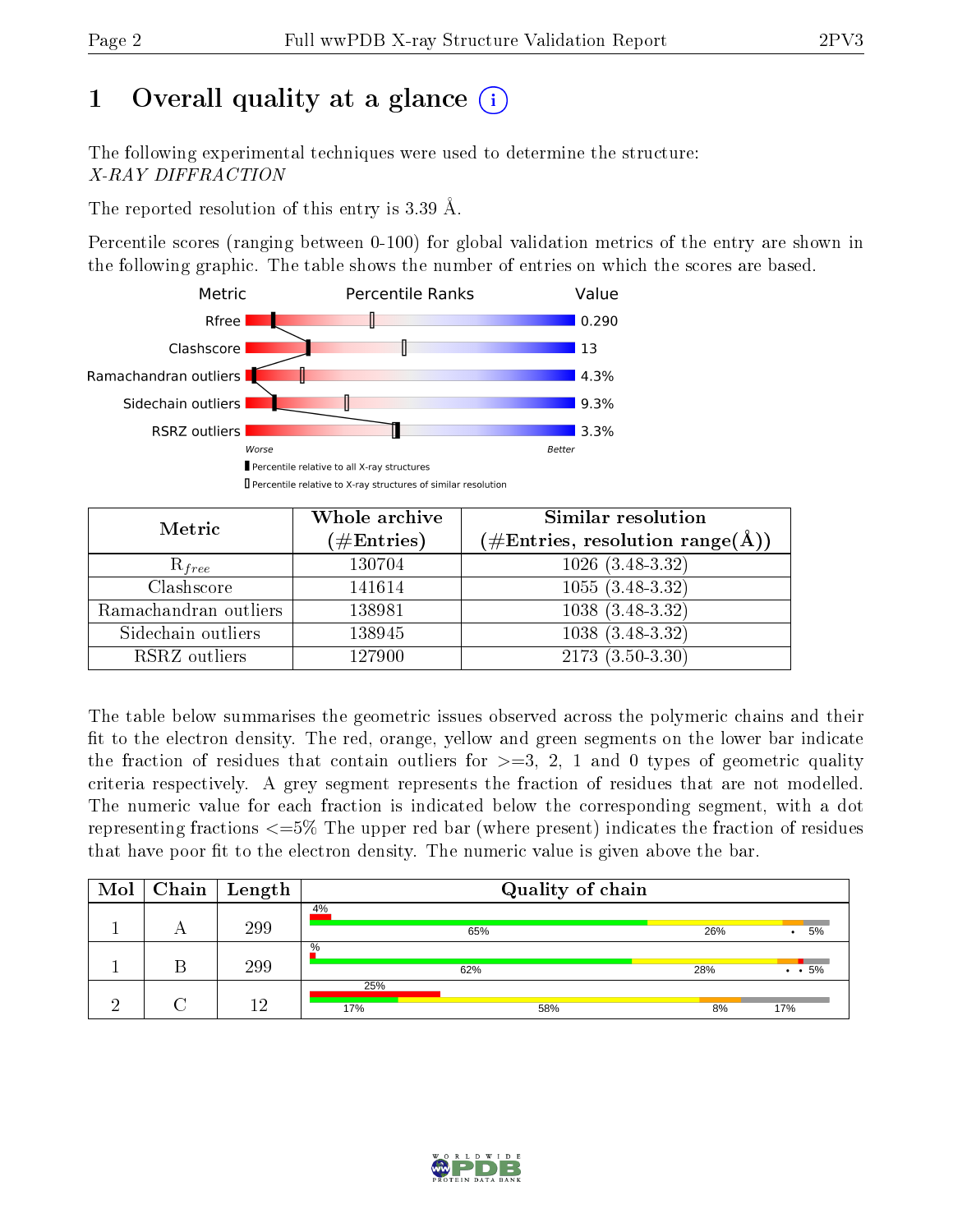# 2 Entry composition (i)

There are 2 unique types of molecules in this entry. The entry contains 4529 atoms, of which 0 are hydrogens and 0 are deuteriums.

In the tables below, the ZeroOcc column contains the number of atoms modelled with zero occupancy, the AltConf column contains the number of residues with at least one atom in alternate conformation and the Trace column contains the number of residues modelled with at most 2 atoms.

Molecule 1 is a protein called Chaperone surA.

| Mol | Chain   Residues | Atoms               |                                                                                     |    |     | $\text{ZeroOcc}$   AltConf   Trace |  |  |
|-----|------------------|---------------------|-------------------------------------------------------------------------------------|----|-----|------------------------------------|--|--|
|     | 284              | $\rm Total$<br>2217 | 1364 412                                                                            | -N | 429 | -12                                |  |  |
|     | 284              | 2217                | $\begin{matrix} \text{Total} \quad & \text{C} \quad \quad \end{matrix}$<br>1364 412 |    | 429 | 12                                 |  |  |

Molecule 2 is a protein called C-peptide.

| Mol | $\parallel$ Chain   Residues $\perp$ | Atoms |  |  |  | $\rm ZeroOcc$   AltConf   Trace |  |
|-----|--------------------------------------|-------|--|--|--|---------------------------------|--|
|     |                                      | Total |  |  |  |                                 |  |

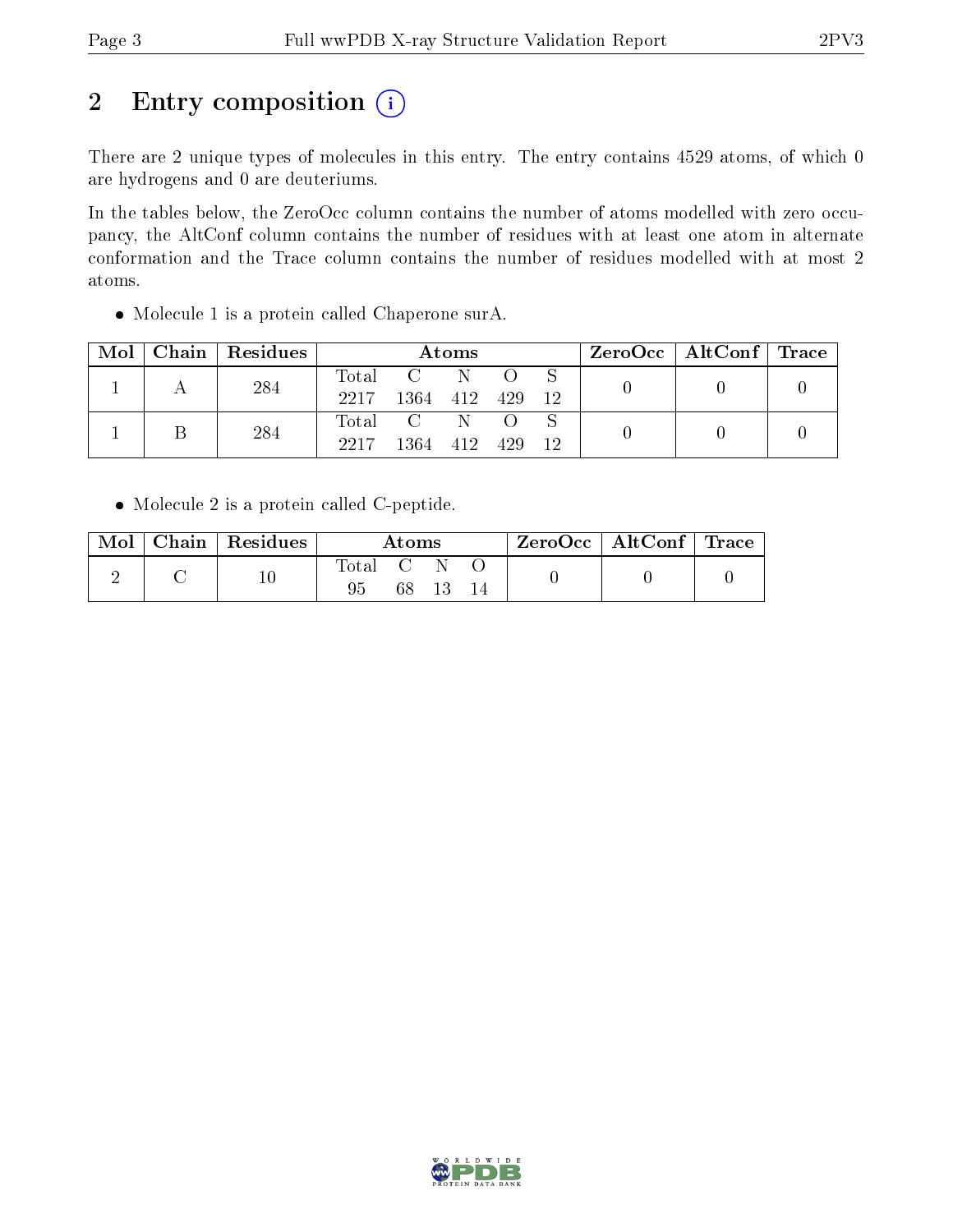# 3 Residue-property plots  $(i)$

These plots are drawn for all protein, RNA and DNA chains in the entry. The first graphic for a chain summarises the proportions of the various outlier classes displayed in the second graphic. The second graphic shows the sequence view annotated by issues in geometry and electron density. Residues are color-coded according to the number of geometric quality criteria for which they contain at least one outlier: green  $= 0$ , yellow  $= 1$ , orange  $= 2$  and red  $= 3$  or more. A red dot above a residue indicates a poor fit to the electron density (RSRZ  $> 2$ ). Stretches of 2 or more consecutive residues without any outlier are shown as a green connector. Residues present in the sample, but not in the model, are shown in grey.



• Molecule 1: Chaperone surA

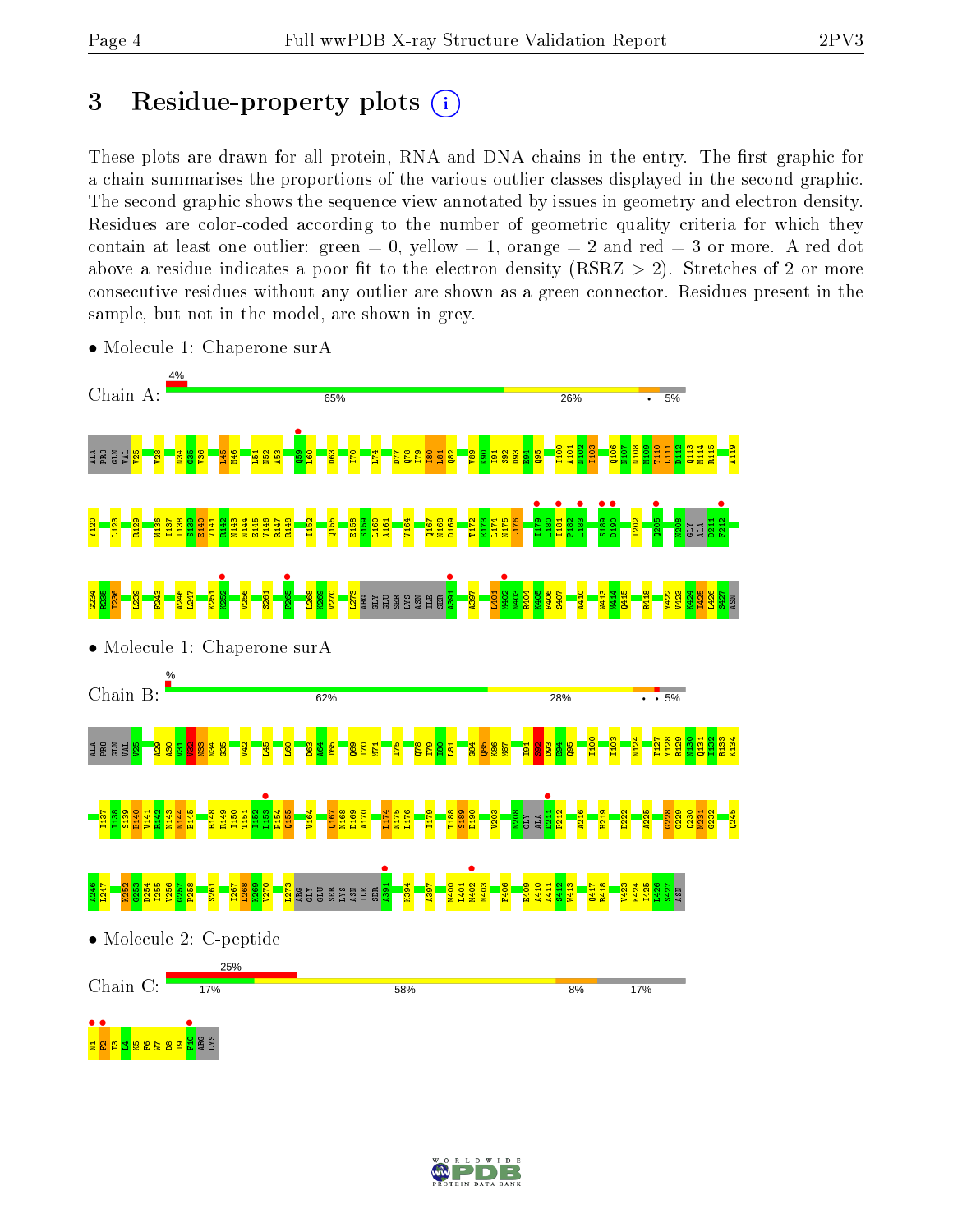# 4 Data and refinement statistics  $(i)$

| Property                                                             | Value                                              | Source     |
|----------------------------------------------------------------------|----------------------------------------------------|------------|
| Space group                                                          | P 32 2 1                                           | Depositor  |
| Cell constants                                                       | 148.33Å<br>188.68Å<br>148.33Å                      |            |
| a, b, c, $\alpha$ , $\beta$ , $\gamma$                               | $90.00^\circ$<br>$90.00^\circ$<br>$120.00^{\circ}$ | Depositor  |
| Resolution $(A)$                                                     | 50.00<br>$-3.39$                                   | Depositor  |
|                                                                      | 41.76<br>$-3.39$                                   | <b>EDS</b> |
| % Data completeness                                                  | 98.3 (50.00-3.39)                                  | Depositor  |
| (in resolution range)                                                | 98.4 (41.76-3.39)                                  | <b>EDS</b> |
| $R_{merge}$                                                          | (Not available)                                    | Depositor  |
| $\mathrm{R}_{sym}$                                                   | $0.07\,$                                           | Depositor  |
| $\sqrt{I/\sigma}(I) > 1$                                             | 3.45 (at $3.40\text{\AA}$ )                        | Xtriage    |
| Refinement program                                                   | REFMAC 5.2.0005                                    | Depositor  |
|                                                                      | $\overline{0.284}$ ,<br>0.299                      | Depositor  |
| $R, R_{free}$                                                        | 0.275<br>0.290                                     | DCC        |
| $R_{free}$ test set                                                  | 1690 reflections $(5.08\%)$                        | wwPDB-VP   |
| Wilson B-factor $(A^2)$                                              | 123.9                                              | Xtriage    |
| Anisotropy                                                           | 0.155                                              | Xtriage    |
| Bulk solvent $k_{sol}(e/\mathring{A}^3)$ , $B_{sol}(\mathring{A}^2)$ | $0.33$ , 219.5                                     | <b>EDS</b> |
| L-test for twinning <sup>2</sup>                                     | $< L >$ = 0.50, $< L2 >$ = 0.34                    | Xtriage    |
| Estimated twinning fraction                                          | $0.008$ for $-h,-k,l$                              | Xtriage    |
| $F_o, F_c$ correlation                                               | 0.93                                               | <b>EDS</b> |
| Total number of atoms                                                | 4529                                               | wwPDB-VP   |
| Average B, all atoms $(A^2)$                                         | 177.0                                              | wwPDB-VP   |

Xtriage's analysis on translational NCS is as follows: The largest off-origin peak in the Patterson function is  $3.59\%$  of the height of the origin peak. No significant pseudotranslation is detected.

<sup>&</sup>lt;sup>2</sup>Theoretical values of  $\langle |L| \rangle$ ,  $\langle L^2 \rangle$  for acentric reflections are 0.5, 0.333 respectively for untwinned datasets, and 0.375, 0.2 for perfectly twinned datasets.



<span id="page-4-1"></span><span id="page-4-0"></span><sup>1</sup> Intensities estimated from amplitudes.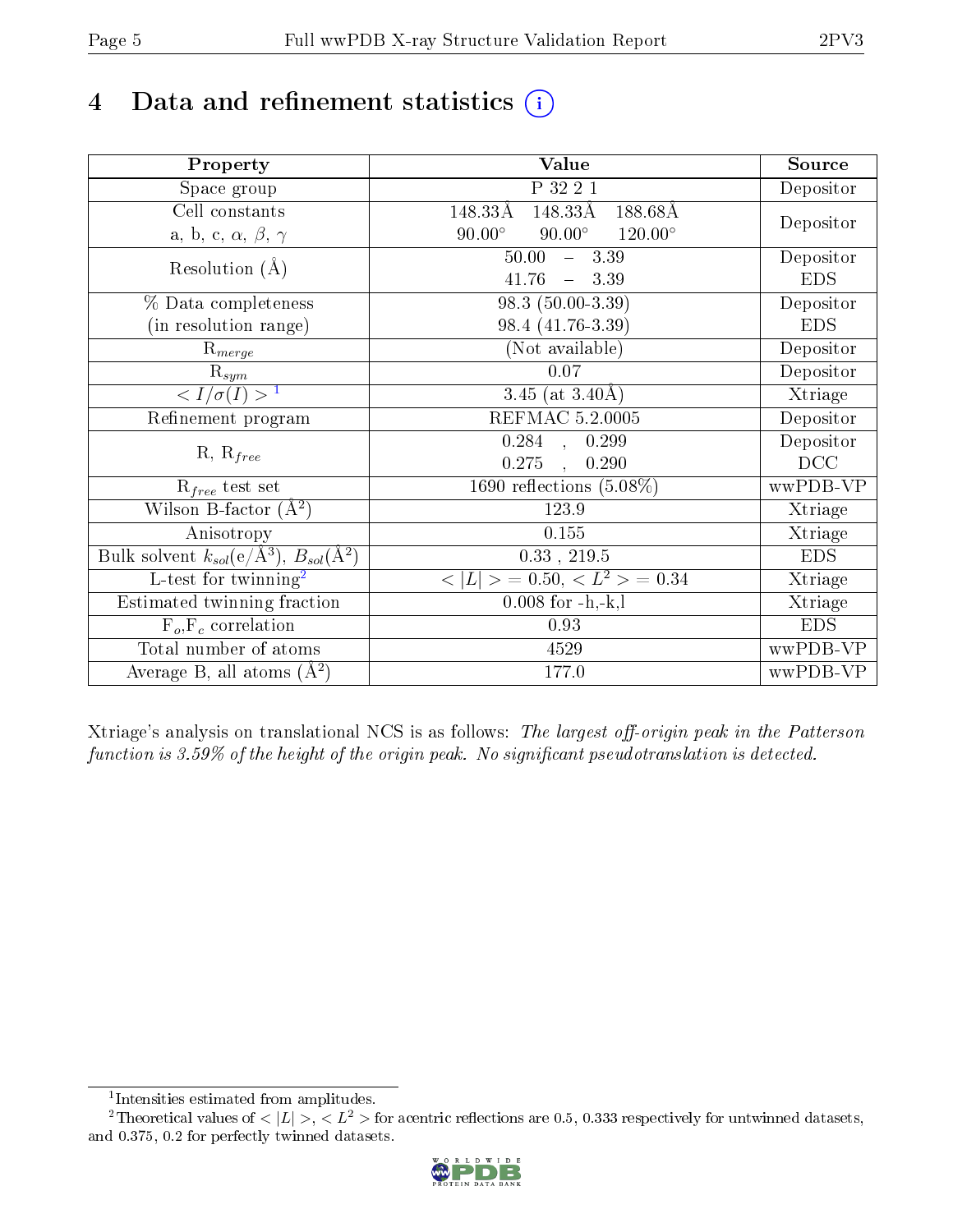# 5 Model quality  $(i)$

## 5.1 Standard geometry  $(i)$

The Z score for a bond length (or angle) is the number of standard deviations the observed value is removed from the expected value. A bond length (or angle) with  $|Z| > 5$  is considered an outlier worth inspection. RMSZ is the root-mean-square of all Z scores of the bond lengths (or angles).

| Mol           | Chain  |      | Bond lengths       | Bond angles |           |  |
|---------------|--------|------|--------------------|-------------|-----------|--|
|               |        | RMSZ | $\# Z >5$          | RMSZ        | # $ Z >5$ |  |
| $\mathbf{1}$  |        | 0.46 | $1/2238(0.0\%)$    | 0.63        | 0/3013    |  |
|               | B      | 0.52 | $2/2238$ $(0.1\%)$ | 0.65        | 0/3013    |  |
| $\mathcal{D}$ | $\cap$ | 0.70 | 0/99               | 0.68        | 0/133     |  |
| AH            | ΑH     | 0.49 | $3/4575(0.1\%)$    | 0.64        | 0/6159    |  |

All (3) bond length outliers are listed below:

| Mol | Chain |     |        | $\mid$ Res $\mid$ Type $\mid$ Atoms |      | $\boxed{Z}$ Observed(A) <sup>+</sup> | Ideal(A)        |
|-----|-------|-----|--------|-------------------------------------|------|--------------------------------------|-----------------|
|     |       | 228 | GLY    | N-CA                                | 9.95 | $1.60\,$                             | .46             |
|     |       | 25  | VAL -  | $CA-CB$ .                           | 5.35 | $1.66\,$                             | $1.54\,$        |
|     |       | ววค | -GLY - | CA-C                                | 5.32 | $.60\,$                              | $1.5^{\degree}$ |

There are no bond angle outliers.

There are no chirality outliers.

There are no planarity outliers.

## $5.2$  Too-close contacts  $(i)$

In the following table, the Non-H and H(model) columns list the number of non-hydrogen atoms and hydrogen atoms in the chain respectively. The H(added) column lists the number of hydrogen atoms added and optimized by MolProbity. The Clashes column lists the number of clashes within the asymmetric unit, whereas Symm-Clashes lists symmetry related clashes.

| Mol |       |      |     | Chain   Non-H   H(model)   H(added)   Clashes   Symm-Clashes |
|-----|-------|------|-----|--------------------------------------------------------------|
|     | -2217 | 2231 | 69  |                                                              |
|     | 2217  | 2231 | ⊱ن: |                                                              |
|     |       |      |     |                                                              |
|     | 4529  | 4553 |     |                                                              |

The all-atom clashscore is defined as the number of clashes found per 1000 atoms (including hydrogen atoms). The all-atom clashscore for this structure is 13.

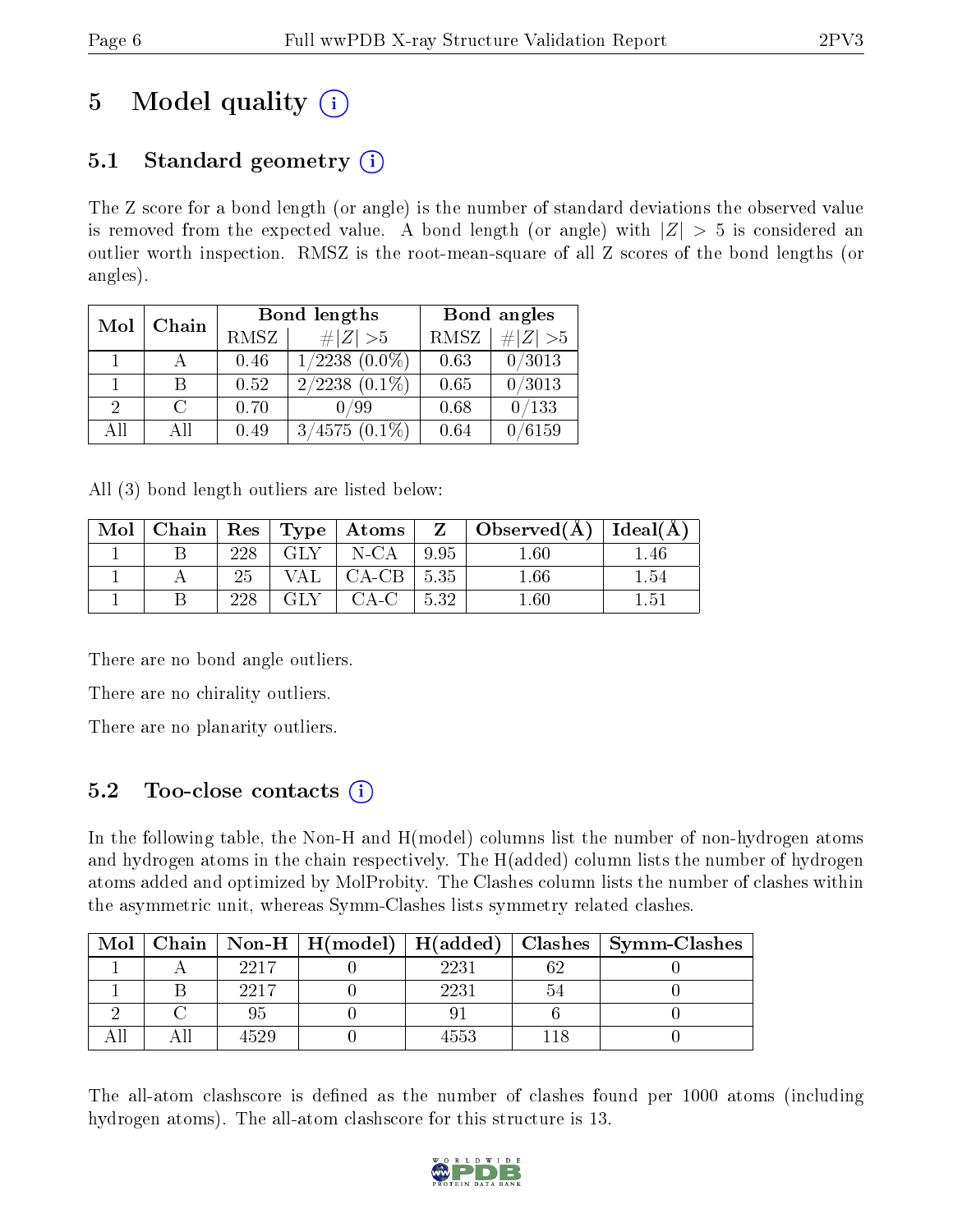|                            |                              | Interatomic    | Clash         |
|----------------------------|------------------------------|----------------|---------------|
| Atom-1                     | Atom-2                       | distance $(A)$ | overlap $(A)$ |
| 1: A:81: LEU:HD13          | 1:A:137:ILE:HD11             | 1.50           | 0.92          |
| 1: A:80: ILE: HD11         | 1:A:138:ILE:HG23             | 1.64           | 0.78          |
| 1:B:45:LEU:HD23            | 1:B:70:ILE:HG23              | 1.69           | 0.75          |
| 1:A:167:GLN:O              | 1:A:169:ASP:N                | 2.22           | 0.72          |
| 1: B:84: GLY:O             | 1:B:87:MET:O                 | 2.12           | 0.67          |
| 1:B:229:GLY:O              | 1:B:231:MET:HG2              | 1.96           | 0.65          |
| 1: A:81: LEU: HD12         | 1: A:81: LEU:O               | 1.97           | 0.64          |
| 1:A:91:ILE:HD13            | 1: A: 136: MET: HB3          | 1.78           | 0.64          |
| 1:A:146:VAL:HG11           | 1:A:410:ALA:HA               | 1.82           | 0.61          |
| 1:A:89:VAL:HG21            | 1:A:141:VAL:CG1              | 2.31           | 0.61          |
| 1:B:203:VAL:HG13           | 1:B:255:ILE:HG21             | 1.81           | 0.61          |
| 1:B:29:ALA:HB1             | 1:B:71:MET:HE1               | 1.82           | 0.60          |
| 1: A: 45: LEU: HD11        | 1: A:70: ILE: HG23           | 1.82           | 0.60          |
| 1: A: 155: GLN:H           | 1:B:95:GLN:HE22              | 1.50           | 0.60          |
| 1: A:89: VAL: HG21         | 1:A:141:VAL:H <sub>G12</sub> | 1.84           | 0.59          |
| 1:B:267:ILE:C              | 1:B:268:LEU:HD23             | 2.23           | 0.59          |
| 1: A: 155: GLN: H          | 1:B:95:GLN:NE2               | 2.00           | 0.59          |
| 1: B: 33: ASN:O            | 1:B:35:GLY:N                 | 2.38           | 0.57          |
| 1: A: 45: LEU: HD11        | 1:A:70:ILE:HG12              | 1.85           | 0.57          |
| 1:B:268:LEU:HD23           | 1:B:268:LEU:N                | 2.20           | 0.57          |
| $1:B:167:\overline{GLN:O}$ | 1:B:169:ASP:N                | 2.37           | 0.56          |
| 1: A:46:MET:HA             | 1: A:70: ILE: HD13           | 1.87           | 0.56          |
| 1:A:91:ILE:CD1             | 1:A:136:MET:HB3              | 2.35           | 0.56          |
| 1: A: 103: ILE: HA         | 1:A:106:GLN:HB2              | 1.87           | 0.56          |
| 2:C:7:TRP:O                | 2:C:9:ILE:N                  | 2.33           | 0.56          |
| $1:A:77:\overline{ASP:O}$  | 1:A:81:LEU:HB2               | 2.06           | 0.56          |
| 1:B:401:LEU:O              | 1:B:402:MET:C                | 2.44           | 0.55          |
| 1:Bi:133:ARG:O             | 1:B:137:ILE:HG12             | $2.05\,$       | $0.55\,$      |
| 1:A:174:LEU:HD21           | 1:A:247:LEU:HD13             | 1.87           | 0.55          |
| 1:B:32:VAL:C               | 1:B:33:ASN:O                 | 2.44           | 0.55          |
| 1:A:77:ASP:O               | 1: A:81: LEU:CB              | 2.55           | 0.54          |
| 1:A:92:SER:HB3             | 1:A:95:GLN:HG3               | 1.90           | 0.54          |
| 1:B:124:ASN:O              | 1:B:127:THR:OG1              | 2.16           | 0.54          |
| 1:B:203:VAL:HG21           | 1:B:258:PRO:HD3              | 1.90           | 0.54          |
| 1:B:174:LEU:HD21           | 1:B:270: VAL: HG13           | 1.90           | 0.53          |
| 2:C:7:TRP:C                | 2:C:9:ILE:H                  | 2.12           | 0.53          |
| 1: A:110:THR:OG1           | 1:A:111:LEU:N                | 2.41           | 0.53          |
| 1:B:91:ILE:O               | 1: B:92: SER: C              | 2.46           | 0.52          |
| 1: A:161: ALA:HA           | 1: A:164: VAL:HG12           | 1.89           | 0.52          |
| 1:A:119:ALA:HA             | 1: A: 123: LEU: O            | 2.10           | 0.52          |

All (118) close contacts within the same asymmetric unit are listed below, sorted by their clash magnitude.

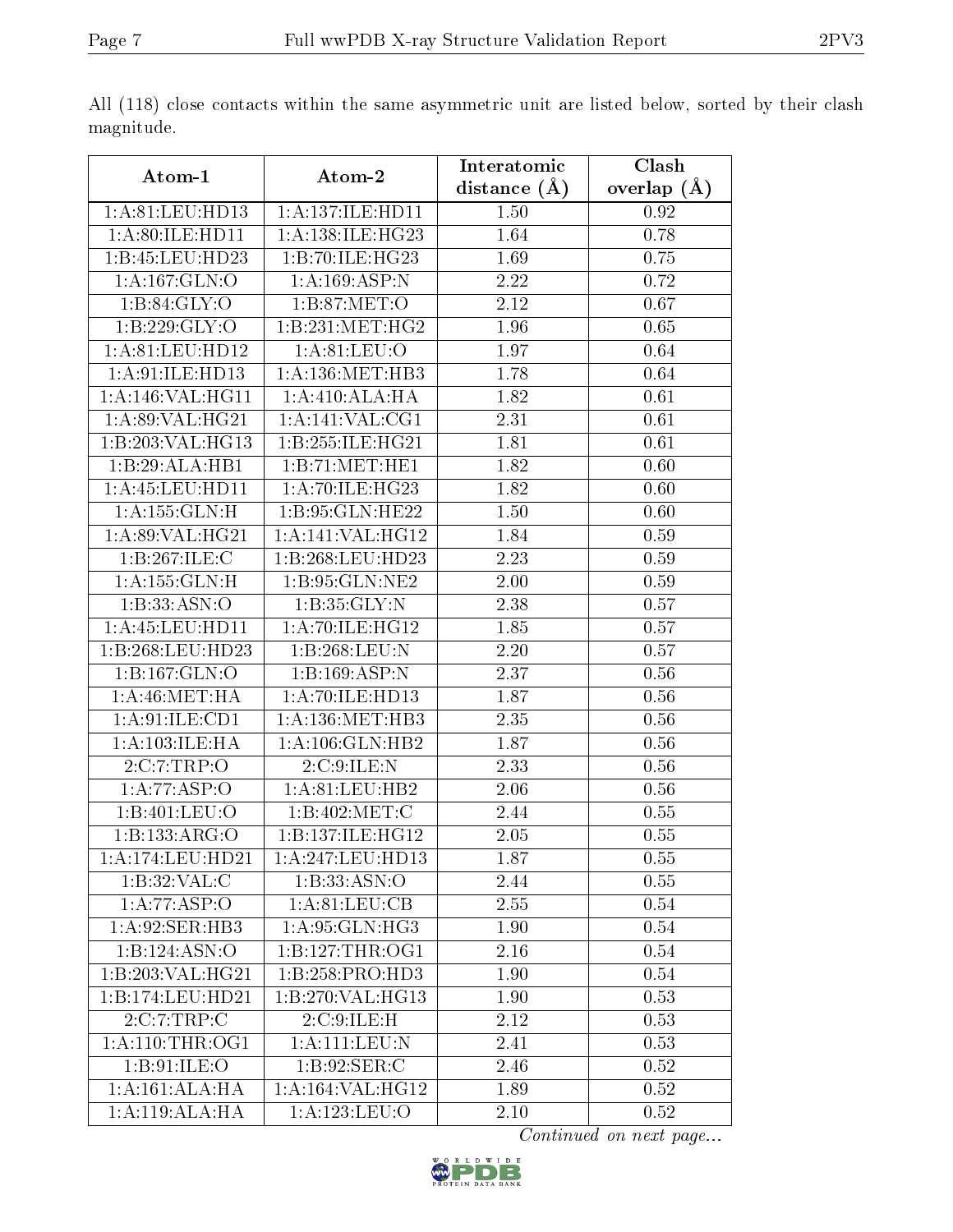| Continuatu from previous page |                        | Interatomic      | Clash           |
|-------------------------------|------------------------|------------------|-----------------|
| Atom-1                        | Atom-2                 | distance $(\AA)$ | overlap $(\AA)$ |
| 1:B:229:GLY:O                 | 1:B:230:GLN:C          | 2.46             | 0.52            |
| 1:A:181:ILE:HD11              | 1: A:202: ILE: HD12    | 1.91             | 0.52            |
| 1:B:229:GLY:O                 | 1:B:231:MET:CG         | 2.58             | $0.52\,$        |
| 1:A:169:ASP:HA                | 1: A:172:THR:OG1       | 2.10             | 0.52            |
| 1:B:150:ILE:HD11              | 1:B:406:PHE:HA         | 1.92             | 0.51            |
| 1: A: 413: TRP:O              | 1:A:413:TRP:CG         | 2.63             | 0.51            |
| 1:A:91:ILE:HG13               | 1:A:137:ILE:HG22       | 1.92             | 0.51            |
| 1: A:80: ILE: HD11            | 1: A: 138: ILE: HA     | 1.93             | 0.51            |
| 1:B:247:LEU:CD2               | 1:B:256:VAL:HG21       | 2.41             | 0.50            |
| 1:B:155:GLN:NE2               | 1:B:155:GLN:H          | 2.09             | 0.50            |
| 1:A:425:ILE:HD12              | 1:A:425:ILE:H          | 1.76             | 0.50            |
| 1: A: 45: LEU: HD12           | 1: A: 45: LEU: C       | 2.32             | 0.50            |
| 1:B:254:ASP:O                 | 1:B:270:VAL:HG23       | 2.11             | 0.49            |
| 1:A:143:ASN:O                 | 1:A:145:GLU:N          | 2.45             | 0.49            |
| 1:A:80:ILE:HD11               | 1: A: 138: ILE: CG2    | 2.39             | 0.49            |
| 1: A:100: ILE: HA             | 1: A: 103: ILE: HD12   | 1.93             | 0.49            |
| 1: A:110:THR:HG23             | 1: A:113: GLN:HB2      | 1.95             | 0.49            |
| 1: A:70: ILE: HG22            | 1:A:74:LEU:HD12        | 1.92             | 0.49            |
| 1:B:155:GLN:NE2               | 1:B:155:GLN:N          | 2.61             | 0.49            |
| 1:B:252:LYS:H                 | 1:B:273:LEU:HD11       | 1.78             | 0.48            |
| 1:A:397:ALA:O                 | 1: A:401:LEU:HD22      | 2.14             | 0.48            |
| $1: A:406:$ PHE:C             | $1: A:406:$ PHE: $CD2$ | 2.87             | 0.48            |
| 1:A:243:PHE:CD1               | 1: A:268:LEU:HD11      | 2.47             | 0.48            |
| 1:A:53:ALA:CB                 | 1: A:60: LEU: HD11     | 2.44             | 0.48            |
| 1:A:236:ILE:HD11              | 1: A: 247: LEU: HB2    | 1.95             | 0.48            |
| 1:B:60:LEU:HD12               | 1: B:60: LEU: N        | 2.28             | 0.47            |
| 1:B:228:GLY:C                 | 1:B:230:GLN:H          | 2.18             | 0.47            |
| $1:B:410:\overline{ALA:O}$    | 1:B:413:TRP:N          | 2.48             | 0.47            |
| 1: A:80: ILE:CD1              | 1: A: 138: ILE: HG23   | 2.41             | 0.47            |
| 2:C:2:PHE:O                   | 2:C:3:THR:C            | 2.54             | 0.46            |
| 1:B:179:ILE:HD13              | 1:B:212:PHE:CZ         | 2.50             | 0.46            |
| 1:B:30:ALA:HB1                | 1:B:424:LYS:O          | 2.14             | 0.46            |
| 1:B:143:ASN:O                 | 1:B:144:ASN:C          | 2.53             | 0.46            |
| 1: A:28: VAL:HG12             | $1:$ A:426:LEU:HD12    | 1.97             | 0.45            |
| 1: B: 145: GLU: O             | 1:B:148:ARG:HB2        | 2.17             | 0.45            |
| 1:B:203:VAL:HG13              | 1:B:255:ILE:CG2        | 2.46             | 0.45            |
| 1:A:146:VAL:CG1               | 1:A:410:ALA:HA         | 2.47             | 0.44            |
| 1:B:149:ARG:HB2               | 1:B:409:GLU:HG2        | 1.99             | 0.44            |
| 1:A:418:ARG:NH2               | 1:A:423:VAL:HG21       | 2.33             | 0.44            |
| 1:B:100:ILE:CD1               | 1:B:129:ARG:HG3        | 2.47             | 0.44            |
| 1:A:80:ILE:HD11               | 1: A: 138: ILE: CA     | 2.48             | 0.44            |

Continued from previous page.

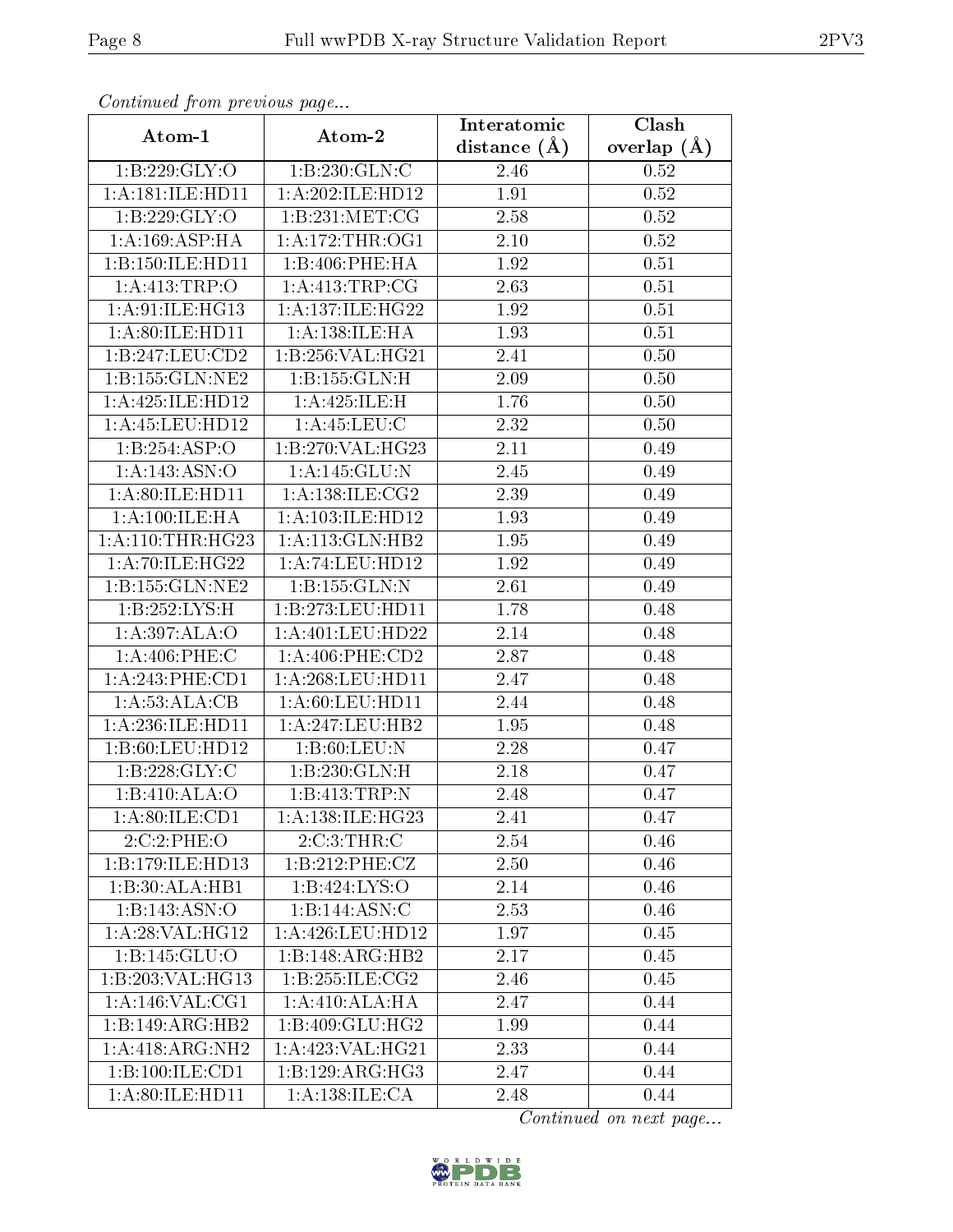|                     |                             | Interatomic    | $\overline{\text{Clash}}$ |
|---------------------|-----------------------------|----------------|---------------------------|
| Atom-1              | Atom-2                      | distance $(A)$ | overlap $(\AA)$           |
| 1:B:267:ILE:C       | 1:B:268:LEU:CD2             | 2.86           | 0.44                      |
| 1: B: 65: THR:O     | 1: B:69: GLN: HG2           | 2.17           | 0.44                      |
| 1:A:239:LEU:CD1     | 1: A:247:LEU:HD12           | 2.48           | 0.44                      |
| 1: A:28: VAL:CG1    | 1: A:426: LEU: HD12         | 2.48           | 0.44                      |
| 1: A:174:LEU: HD11  | 1:A:270:VAL:HG13            | 2.00           | 0.43                      |
| 1: B: 394: LYS: HA  | 1:B:397:ALA:HB3             | 2.00           | 0.43                      |
| 1:B:32:VAL:O        | 1:B:33:ASN:O                | 2.36           | 0.43                      |
| 1:B:78:GLN:O        | 1:B:79:ILE:C                | 2.56           | 0.43                      |
| 1:A:246:ALA:HB1     | 1: A:256: VAL:HGI1          | 2.01           | 0.43                      |
| 1:B:175:ASN:HA      | 1:B:232:GLY:O               | 2.18           | 0.43                      |
| 1:B:139:SER:O       | 1: B: 140: GLU: C           | 2.56           | 0.43                      |
| 1: A:160:LEU:HD23   | 1:A:397:ALA:HA              | 2.01           | 0.43                      |
| 1: A:51: LEU: C     | 1:A:53:ALA:H                | 2.21           | 0.42                      |
| 1: A:78: GLN:O      | 1: A:79: ILE:C              | 2.57           | 0.42                      |
| 1:B:216:ALA:HB1     | 1:B:225:ALA:HA              | 2.01           | 0.42                      |
| 1:B:85:GLN:O        | 1: B:86: LYS:C              | 2.57           | 0.42                      |
| 1: A:100: ILE: HD12 | 1:A:101:ALA:N               | 2.35           | 0.42                      |
| 1:B:174:LEU:HD21    | 1: B:270: VAL:CG1           | 2.49           | 0.42                      |
| 1:B:42:VAL:HG21     | 1:B:71:MET:HE2              | 2.01           | 0.42                      |
| 1:A:137:ILE:HD12    | 1: A: 137: ILE:C            | 2.40           | 0.42                      |
| 1:A:251:LYS:HA      | 1: A:273:LEU:HD11           | 2.01           | 0.42                      |
| 1: A:78: GLN: HG3   | 1:A:82:GLN:HE21             | 1.85           | 0.42                      |
| 1:A:77:ASP:O        | 1: A:81:LEU:HB3             | 2.20           | 0.42                      |
| 1:B:188:THR:O       | 1:B:189:SER:C               | 2.59           | 0.42                      |
| 1: A: 175: ASN: OD1 | 1: A:176: LEU: N            | 2.53           | 0.41                      |
| 1:A:234:GLY:HA2     | $2:C:1:\overline{ASN:HD22}$ | 1.84           | 0.41                      |
| 1:B:128:TYR:HA      | 1:B:131:GLN:HB2             | 2.02           | 0.41                      |
| 1:B:154:PRO:HD2     | 1:B:155:GLN:HE22            | 1.85           | 0.41                      |
| 1: B:87: MET:CE     | 1:B:141:VAL:HG13            | 2.49           | 0.41                      |
| 1:A:158:GLU:HG3     | 1:B:103:ILE:HD11            | 2.03           | 0.41                      |
| 1:B:131:GLN:O       | 1:B:134:LYS:HB3             | 2.20           | 0.41                      |
| 1:B:401:LEU:C       | 1:B:403:ASN:N               | 2.73           | 0.41                      |
| 2:C:9:ILE:O         | 2:C:9:ILE:HG22              | 2.21           | 0.41                      |
| 1: A:114: MET:O     | $1:A:115:\overline{ARG:C}$  | 2.59           | 0.40                      |
| 1: A:239:LEU:HD13   | 1:A:247:LEU:HD12            | 2.03           | 0.40                      |
| 2:C:7:TRP:C         | 2:C:9:ILE:N                 | 2.75           | 0.40                      |
| 1: A: 120: TYR: O   | 1: A:120: TYR: CG           | 2.74           | 0.40                      |

Continued from previous page.

There are no symmetry-related clashes.

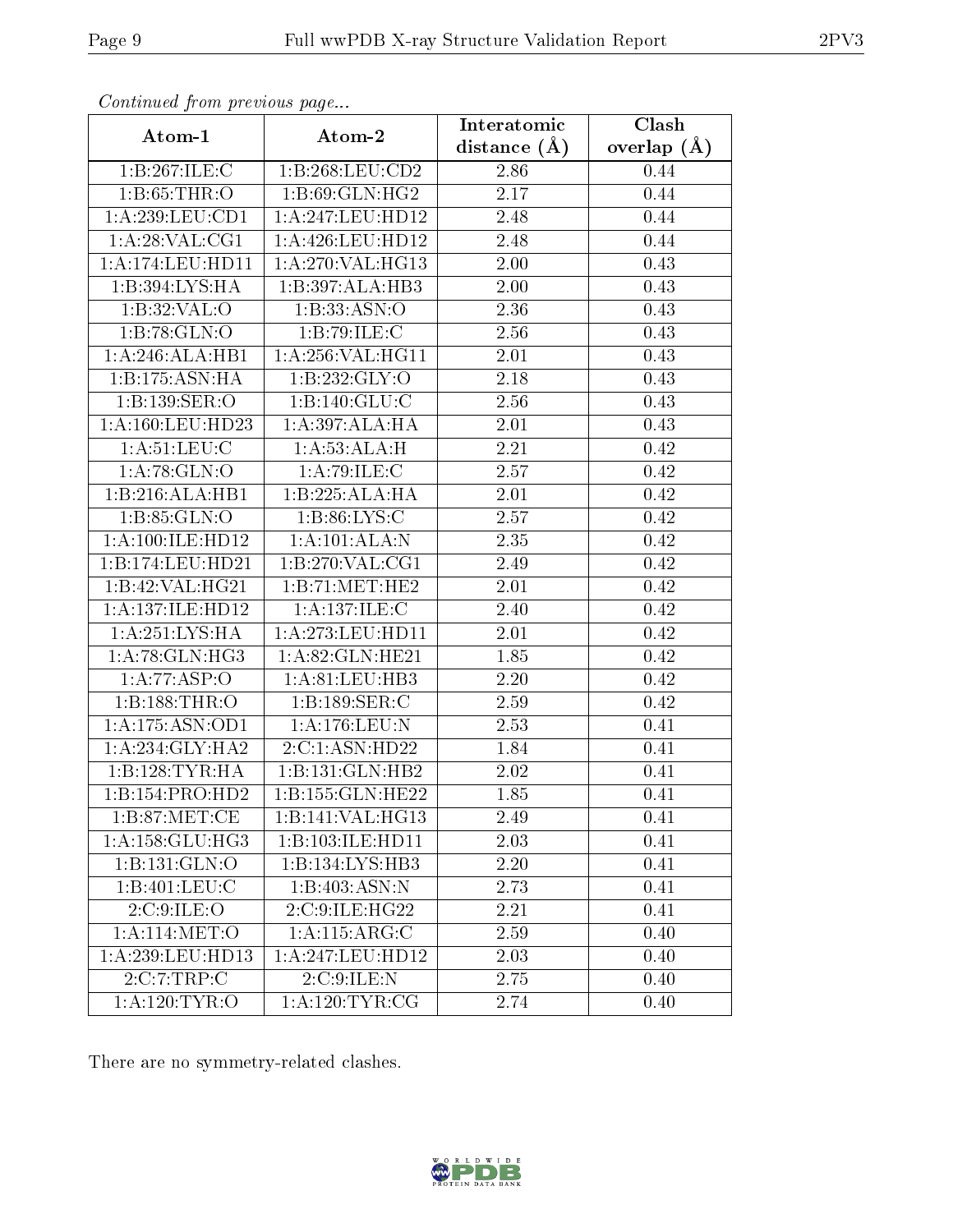### 5.3 Torsion angles (i)

#### 5.3.1 Protein backbone (i)

In the following table, the Percentiles column shows the percent Ramachandran outliers of the chain as a percentile score with respect to all X-ray entries followed by that with respect to entries of similar resolution.

The Analysed column shows the number of residues for which the backbone conformation was analysed, and the total number of residues.

| Mol            | Chain   | Analysed         | Favoured    | Allowed    | Outliers  | Percentiles               |
|----------------|---------|------------------|-------------|------------|-----------|---------------------------|
|                |         | $278/299$ (93\%) | $228(82\%)$ | $40(14\%)$ | $10(4\%)$ | 21<br> 3                  |
|                | B       | $278/299$ (93\%) | $224(81\%)$ | $42(15\%)$ | 12 $(4%)$ | $\overline{17}$           |
| $\overline{2}$ | $\rm C$ | 8/12(67%)        | $3(38\%)$   | $3(38\%)$  | 2(25%)    | $\boxed{0}$<br>$\sqrt{0}$ |
| All            | All     | $564/610(92\%)$  | $455(81\%)$ | 85(15%)    | 24 $(4%)$ | 17                        |

All (24) Ramachandran outliers are listed below:

| Mol            | Chain                   | Res             | Type                      |
|----------------|-------------------------|-----------------|---------------------------|
| $\mathbf{1}$   | $\boldsymbol{A}$        | 111             | <b>LEU</b>                |
| $\overline{1}$ | $\overline{A}$          | 168             | $\overline{ASN}$          |
| $\overline{1}$ | $\overline{\mathrm{B}}$ | 33              | <b>ASN</b>                |
| $\mathbf{1}$   | $\overline{\mathbf{B}}$ | 168             | $\overline{\text{ASN}}$   |
| $\overline{2}$ | $\overline{\rm C}$      | 8               | <b>ASP</b>                |
| $\mathbf{1}$   | $\overline{A}$          | $52\,$          | $\overline{\mathrm{ASN}}$ |
| $\overline{1}$ | $\overline{A}$          | 108             | $\overline{\text{ASN}}$   |
| $\mathbf{1}$   | $\overline{A}$          | 140             | $\overline{{\rm GLU}}$    |
| $\overline{1}$ | $\overline{A}$          | 144             | $\overline{\mathrm{ASN}}$ |
| $\mathbf{1}$   | $\overline{A}$          | 415             | $\overline{\text{GLN}}$   |
| $\mathbf{1}$   | $\overline{\mathbf{B}}$ | 34              | <b>ASN</b>                |
| $\overline{2}$ | $\overline{\rm C}$      | $\overline{5}$  | <b>LYS</b>                |
| $\overline{1}$ | $\overline{\mathrm{B}}$ | 144             | <b>ASN</b>                |
| $\overline{1}$ | $\overline{\mathrm{B}}$ | 167             | $\overline{\text{GLN}}$   |
| $\overline{1}$ | $\overline{\mathrm{B}}$ | 170             | ALA                       |
| $\overline{1}$ | $\overline{\mathrm{B}}$ | 252             | $\overline{\text{LYS}}$   |
| $\overline{1}$ | $\overline{A}$          | 148             | $\overline{\rm{ARG}}$     |
| $\overline{1}$ | $\overline{A}$          | 404             | $\overline{\rm{ARG}}$     |
| $\overline{1}$ | $\overline{\mathrm{B}}$ | 140             | $\overline{{\rm GLU}}$    |
| $\overline{1}$ | $\overline{\mathrm{B}}$ | 189             | <b>SER</b>                |
| $\overline{1}$ | $\overline{\rm A}$      | 129             | $\rm{ARG}$                |
| $\overline{1}$ | $\overline{\mathrm{B}}$ | $\overline{92}$ | <b>SER</b>                |
| $\overline{1}$ | $\overline{\mathrm{B}}$ | 411             | <b>ALA</b>                |
| $\overline{1}$ | $\overline{\mathrm{B}}$ | 32              | $\overline{\text{VAL}}$   |

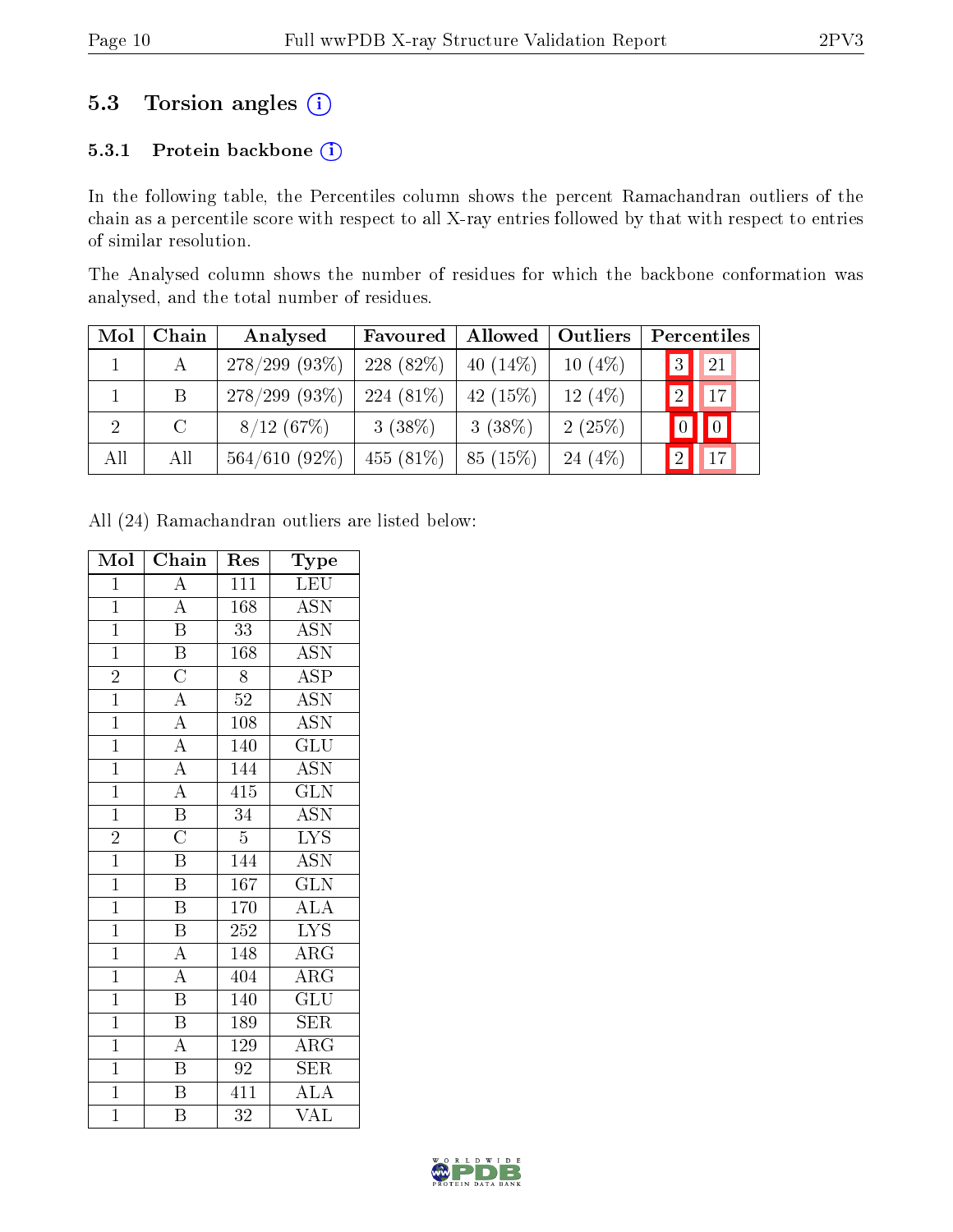#### 5.3.2 Protein sidechains (i)

In the following table, the Percentiles column shows the percent sidechain outliers of the chain as a percentile score with respect to all X-ray entries followed by that with respect to entries of similar resolution.

The Analysed column shows the number of residues for which the sidechain conformation was analysed, and the total number of residues.

| Mol | Chain   | Analysed        | Rotameric    | Outliers    | Percentiles           |
|-----|---------|-----------------|--------------|-------------|-----------------------|
|     |         | $238/249$ (96%) | 219 $(92\%)$ | $19(8\%)$   | 38<br>12 <sub>l</sub> |
|     | B       | $238/249$ (96%) | $214(90\%)$  | 24 $(10\%)$ | $\overline{7}$<br>27  |
|     | $\rm C$ | $10/12$ (83%)   | $8(80\%)$    | $2(20\%)$   | $\blacksquare$        |
| All | All     | $486/510(95\%)$ | 441 (91\%)   | 45(9%)      | 9<br>31               |

All (45) residues with a non-rotameric sidechain are listed below:

| Mol            | Chain                    | $\operatorname{Res}% \left( \mathcal{N}\right) \equiv\operatorname{Res}(\mathcal{N}_{0})\cap\mathcal{N}_{1}$ | Type                    |
|----------------|--------------------------|--------------------------------------------------------------------------------------------------------------|-------------------------|
| $\overline{1}$ | $\overline{A}$           | $\overline{34}$                                                                                              | <b>ASN</b>              |
| $\overline{1}$ | $\overline{A}$           | $\overline{36}$                                                                                              | VAL                     |
| $\overline{1}$ | $\overline{A}$           | $\overline{45}$                                                                                              | LEU                     |
| $\overline{1}$ | $\overline{A}$           | $\overline{63}$                                                                                              | $\overline{\text{ASP}}$ |
| $\overline{1}$ | $\overline{A}$           | 80                                                                                                           | $\overline{\text{ILE}}$ |
| $\overline{1}$ |                          | $\overline{81}$                                                                                              | LEU                     |
| $\overline{1}$ | $\frac{\overline{A}}{A}$ | $\overline{93}$                                                                                              | $\overline{\text{ASP}}$ |
| $\overline{1}$ | $\overline{A}$           | 103                                                                                                          | $\overline{\text{ILE}}$ |
| $\overline{1}$ | $\overline{A}$           | $\overline{110}$                                                                                             | <b>THR</b>              |
| $\overline{1}$ | $\overline{A}$           | 140                                                                                                          | $\overline{{\rm GLU}}$  |
| $\overline{1}$ | $\frac{1}{A}$            | 147                                                                                                          | $\overline{\rm{ARG}}$   |
| $\overline{1}$ | $\overline{A}$           | 152                                                                                                          | <b>ILE</b>              |
| $\overline{1}$ | $\overline{A}$           | 176                                                                                                          | <b>LEU</b>              |
| $\overline{1}$ | $\overline{A}$           | $\overline{236}$                                                                                             | ILE                     |
| $\overline{1}$ | $\overline{A}$           | $\overline{261}$                                                                                             | SER                     |
| $\overline{1}$ | $\overline{A}$           | 401                                                                                                          | LEU                     |
| $\overline{1}$ | $\overline{A}$           | 407                                                                                                          | <b>SER</b>              |
| $\overline{1}$ | $\overline{A}$           | 422                                                                                                          | $\overline{\text{TYR}}$ |
| $\overline{1}$ | $\overline{A}$           | 425                                                                                                          | ILE                     |
| $\overline{1}$ | $\overline{\mathrm{B}}$  | $\overline{32}$                                                                                              | $\overline{\text{VAL}}$ |
| $\overline{1}$ | $\overline{\mathrm{B}}$  | $\overline{63}$                                                                                              | $\overline{\text{ASP}}$ |
| $\overline{1}$ | $\overline{\mathrm{B}}$  | $\overline{75}$                                                                                              | $\overline{\text{ILE}}$ |
| $\overline{1}$ | $\overline{\mathrm{B}}$  | $\overline{81}$                                                                                              | <b>LEU</b>              |
| $\overline{1}$ | $\overline{\mathrm{B}}$  | $\overline{85}$                                                                                              | $\overline{\text{GLN}}$ |
| $\overline{1}$ | $\overline{\mathrm{B}}$  | $\overline{92}$                                                                                              | $\overline{\text{SER}}$ |
| $\overline{1}$ | $\overline{B}$           | 93                                                                                                           | $\overline{\text{ASP}}$ |

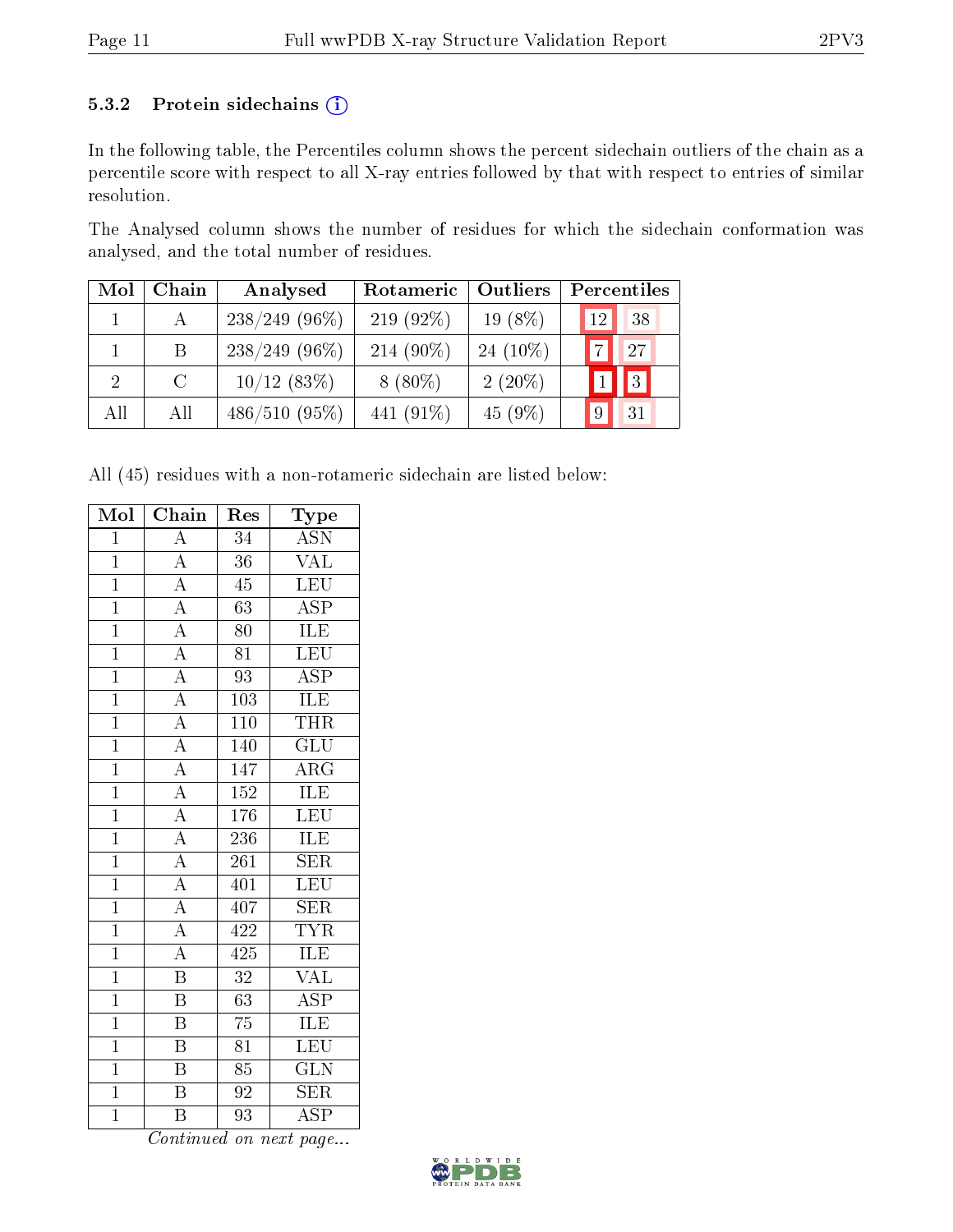| Mol            | Chain                   | $\operatorname{Res}% \left( \mathcal{N}\right) \equiv\operatorname{Res}(\mathcal{N}_{0})\left( \mathcal{N}_{0}\right) ^{2}$ | ັ<br>Type               |
|----------------|-------------------------|-----------------------------------------------------------------------------------------------------------------------------|-------------------------|
| $\mathbf{1}$   | B                       | 151                                                                                                                         | THR                     |
| $\mathbf{1}$   | $\overline{B}$          | 155                                                                                                                         | $\overline{\text{GLN}}$ |
| $\mathbf{1}$   | Β                       | 164                                                                                                                         | <b>VAL</b>              |
| $\mathbf{1}$   | B                       | 174                                                                                                                         | <b>LEU</b>              |
| $\mathbf{1}$   | $\overline{\mathrm{B}}$ | 176                                                                                                                         | <b>LEU</b>              |
| $\mathbf{1}$   | Β                       | 190                                                                                                                         | ASP                     |
| $\mathbf{1}$   | Β                       | 219                                                                                                                         | <b>HIS</b>              |
| $\mathbf{1}$   | $\overline{\mathrm{B}}$ | 222                                                                                                                         | <b>ASP</b>              |
| $\mathbf{1}$   | $\overline{\mathrm{B}}$ | 231                                                                                                                         | MET                     |
| $\mathbf{1}$   | $\overline{\mathrm{B}}$ | 245                                                                                                                         | GLN                     |
| $\mathbf{1}$   | B                       | 261                                                                                                                         | <b>SER</b>              |
| $\mathbf{1}$   | $\overline{\mathrm{B}}$ | 268                                                                                                                         | <b>LEU</b>              |
| $\mathbf{1}$   | Β                       | 400                                                                                                                         | MET                     |
| $\mathbf{1}$   | Β                       | 417                                                                                                                         | <b>GLN</b>              |
| $\mathbf{1}$   | $\overline{\mathrm{B}}$ | 418                                                                                                                         | $\overline{\rm{ARG}}$   |
| $\mathbf{1}$   | $\overline{\mathrm{B}}$ | 423                                                                                                                         | <b>VAL</b>              |
| $\mathbf{1}$   | $\overline{\mathrm{B}}$ | 425                                                                                                                         | ILE                     |
| $\overline{2}$ | $\overline{\rm C}$      | $\overline{2}$                                                                                                              | PHE                     |
| $\overline{2}$ | $\overline{\rm C}$      | $\overline{6}$                                                                                                              | PHE                     |

Continued from previous page...

Some sidechains can be flipped to improve hydrogen bonding and reduce clashes. All (24) such sidechains are listed below:

| Mol            | Chain                   | Res    | Type                      |
|----------------|-------------------------|--------|---------------------------|
| $\mathbf{1}$   | А                       | $55\,$ | <b>GLN</b>                |
| $\overline{1}$ | $\overline{A}$          | 59     | <b>GLN</b>                |
| $\mathbf{1}$   | $\overline{A}$          | 107    | <b>ASN</b>                |
| $\mathbf 1$    | $\overline{\rm A}$      | 143    | <b>ASN</b>                |
| $\mathbf 1$    | $\overline{A}$          | 144    | <b>ASN</b>                |
| $\mathbf{1}$   | $\overline{\rm A}$      | 162    | <b>GLN</b>                |
| $\overline{1}$ | $\overline{A}$          | 198    | $\overline{\text{GLN}}$   |
| $\overline{1}$ | $\overline{\rm A}$      | 205    | $\overline{\text{GLN}}$   |
| $\mathbf{1}$   | $\overline{A}$          | 208    | <b>ASN</b>                |
| $\mathbf{1}$   | $\overline{\mathbf{A}}$ | 266    | <b>HIS</b>                |
| $\overline{1}$ | $\overline{\rm A}$      | 271    | <b>ASN</b>                |
| $\mathbf 1$    | $\overline{A}$          | 403    | ASN                       |
| $\mathbf{1}$   | $\overline{B}$          | 95     | <b>GLN</b>                |
| $\overline{1}$ | $\overline{\mathrm{B}}$ | 106    | <b>GLN</b>                |
| $\overline{1}$ | $\overline{\mathrm{B}}$ | 130    | $\overline{\mathrm{ASN}}$ |
| $\overline{1}$ | B                       | 143    | <b>ASN</b>                |
| $\mathbf 1$    | $\overline{\mathrm{B}}$ | 155    | <b>GLN</b>                |
| $\mathbf{1}$   | B                       | 162    | <b>GLN</b>                |
| $\mathbf 1$    | Β                       | 208    | $\operatorname{ASN}$      |

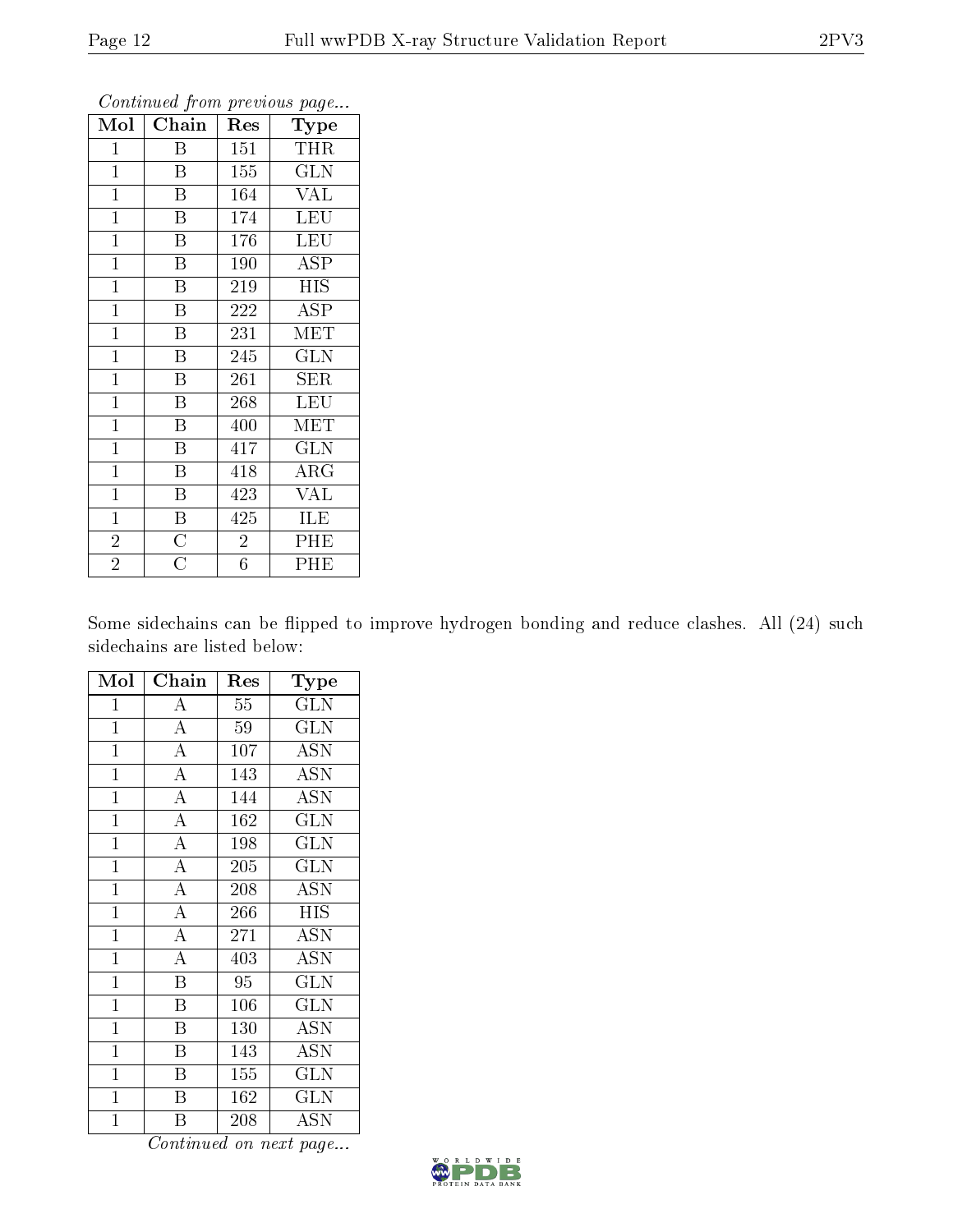Continued from previous page...

| Mol | Chain | Res | <b>Type</b> |
|-----|-------|-----|-------------|
|     |       | 245 | <b>GLN</b>  |
|     |       | 271 | ASN         |
|     |       | 393 | <b>GLN</b>  |
|     |       | 403 | ASN         |
|     |       |     | ASN         |

#### 5.3.3 RNA (i)

There are no RNA molecules in this entry.

### 5.4 Non-standard residues in protein, DNA, RNA chains (i)

There are no non-standard protein/DNA/RNA residues in this entry.

### 5.5 Carbohydrates  $(i)$

There are no carbohydrates in this entry.

### 5.6 Ligand geometry  $(i)$

There are no ligands in this entry.

### 5.7 [O](https://www.wwpdb.org/validation/2017/XrayValidationReportHelp#nonstandard_residues_and_ligands)ther polymers  $(i)$

There are no such residues in this entry.

### 5.8 Polymer linkage issues  $(i)$

There are no chain breaks in this entry.

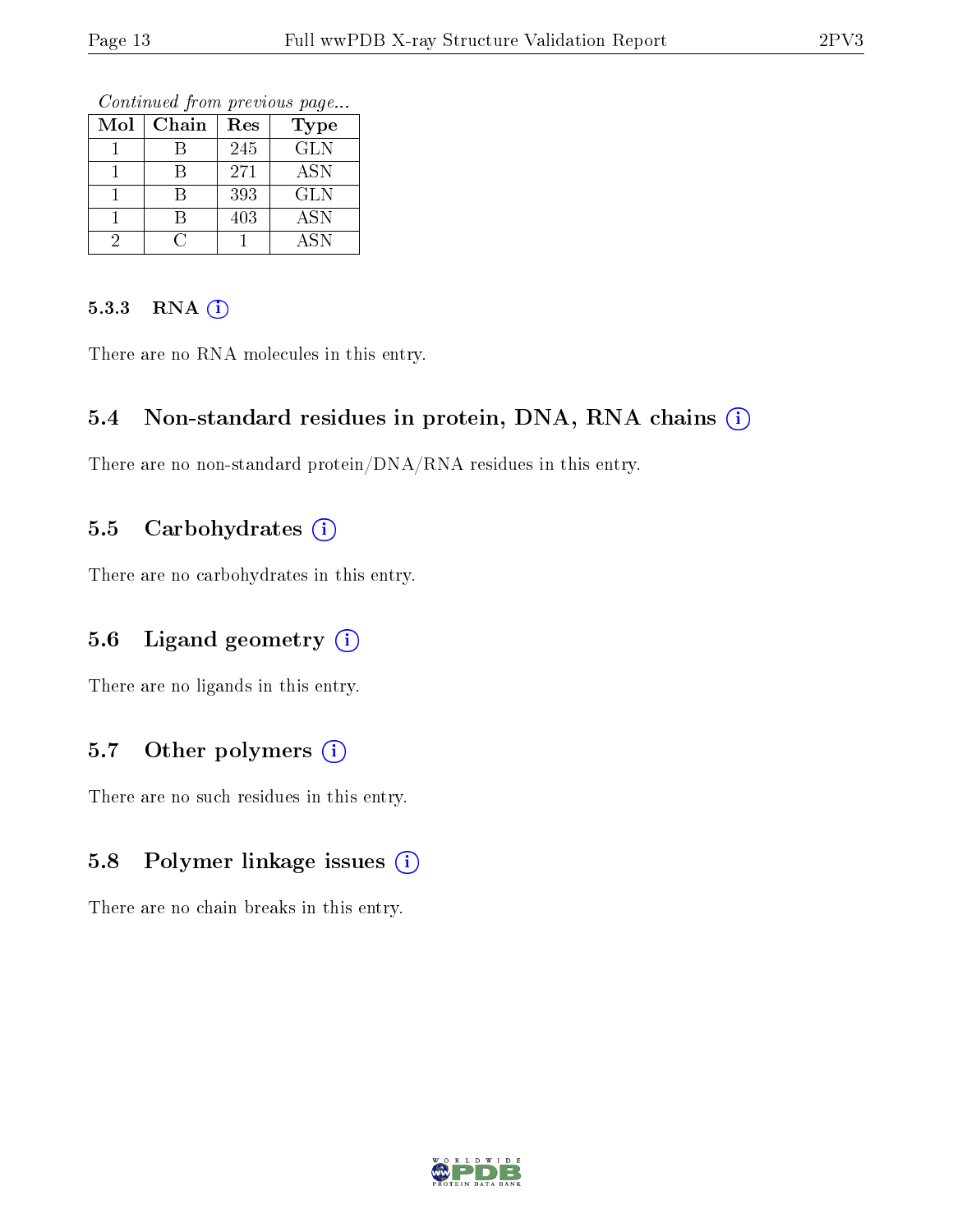# 6 Fit of model and data  $(i)$

## 6.1 Protein, DNA and RNA chains  $(i)$

In the following table, the column labelled  $#RSRZ> 2'$  contains the number (and percentage) of RSRZ outliers, followed by percent RSRZ outliers for the chain as percentile scores relative to all X-ray entries and entries of similar resolution. The OWAB column contains the minimum, median,  $95<sup>th</sup>$  percentile and maximum values of the occupancy-weighted average B-factor per residue. The column labelled ' $Q< 0.9$ ' lists the number of (and percentage) of residues with an average occupancy less than 0.9.

| Mol            | Chain | Analysed         | ${ <\hspace{-1.5pt}{\mathrm{RSRZ}} \hspace{-1.5pt}>}$ | $\#\text{RSRZ}{>}2$                 | $OWAB(A^2)$        | $\rm Q\textcolor{black}{<}0.9$ |
|----------------|-------|------------------|-------------------------------------------------------|-------------------------------------|--------------------|--------------------------------|
|                |       | $284/299$ (94\%) | 0.20                                                  | 12 $(4%)$<br>136 <sub>h</sub><br>35 | 79, 178, 261, 265  |                                |
|                | B     | $284/299$ (94\%) | 0.03                                                  | $4(1\%)$ 75<br>174'                 | 53, 163, 239, 265  |                                |
| $\overline{2}$ |       | 10/12(83%)       | 1.22                                                  | $3(30\%)$ 0 0                       | 121, 163, 231, 237 |                                |
| All            | All   | $578/610(94\%)$  | 0.14                                                  | $19(3\%)$<br>46<br>45               | 53, 170, 256, 265  |                                |

All (19) RSRZ outliers are listed below:

| Mol            | Chain              | Res            | <b>Type</b>             | <b>RSRZ</b> |
|----------------|--------------------|----------------|-------------------------|-------------|
| $\mathbf{1}$   | А                  | 391            | ALA                     | 4.4         |
| $\mathbf{1}$   | $\boldsymbol{B}$   | 211            | ASP                     | 4.4         |
| $\mathbf{1}$   | A                  | 212            | PHE                     | 4.0         |
| $\overline{2}$ | $\overline{\rm C}$ | $\overline{2}$ | PHE                     | 3.5         |
| $\overline{1}$ | $\bf{A}$           | 181            | ILE                     | 3.2         |
| $\overline{1}$ | $\overline{\rm A}$ | 265            | $\overline{\text{PHE}}$ | 3.2         |
| $\overline{2}$ | $\overline{C}$     | $\mathbf{1}$   | <b>ASN</b>              | 2.9         |
| $\overline{2}$ | $\overline{C}$     | 10             | PHE                     | 2.9         |
| $\mathbf{1}$   | A                  | 179            | ILE                     | 2.8         |
| $\mathbf{1}$   | A                  | 402            | MET                     | 2.7         |
| $\mathbf{1}$   | B                  | 402            | MET                     | 2.7         |
| $\mathbf{1}$   | A                  | 189            | ${\rm SER}$             | 2.6         |
| $\mathbf{1}$   | $\overline{\rm A}$ | 205            | <b>GLN</b>              | 2.5         |
| $\mathbf{1}$   | $\overline{\rm A}$ | 252            | <b>LYS</b>              | 2.3         |
| $\mathbf{1}$   | $\overline{\rm A}$ | 183            | <b>LEU</b>              | 2.3         |
| $\mathbf{1}$   | $\overline{\rm A}$ | 190            | ASP                     | 2.2         |
| $\mathbf{1}$   | B                  | 153            | LEU                     | 2.1         |
| $\mathbf{1}$   | А                  | 59             | $_{\rm GLN}$            | 2.0         |
| $\mathbf{1}$   | Β                  | 391            | ALA                     | $2.0\,$     |